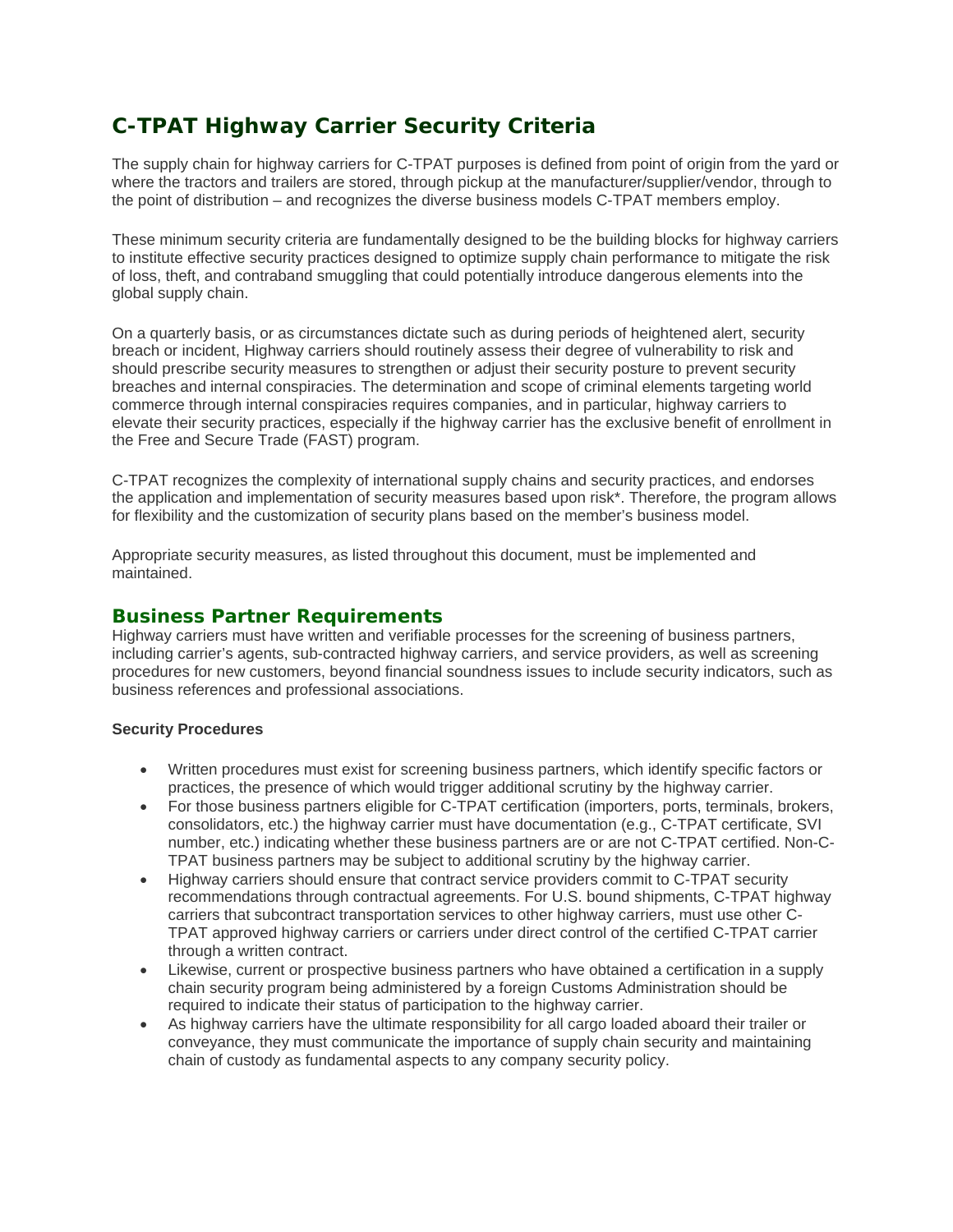# **Conveyance Security**

Conveyance (tractor and trailer) integrity procedures must be maintained to protect against the introduction of unauthorized personnel and material.

### **Conveyance Inspection Procedures**

- Using a checklist, drivers should be trained to inspect their conveyances for natural or hidden compartments. Training in conveyance searches should be adopted as part of the company's onthe-job training program.
- Conveyance inspections must be systematic and should be completed upon entering and departing from the truck yard and at the last point of loading prior to reaching the U.S. border.
- To counter internal conspiracies, supervisory personnel or a security manager, held accountable to senior management for security, should search the conveyance after the driver has conducted a search. These searches should be random, documented, based on risk, and should be conducted at the truck yard and after the truck has been loaded and en route to the U.S. border.
- Written procedures must exist which identify specific factors or practices, which may deem a shipment from a certain shipper of greater risk.
- The following systematic practices should be considered when conducting training on conveyances. Highway carriers must visually inspect all empty trailers, to include the interior of the trailer, at the truck yard and at the point of loading, if possible. The following inspection process is recommended for all trailers and tractors:
	- 1. Tractors:
		- **Bumper/tires/rims**
		- Doors/tool compartments
		- **Battery box**<br>**Battery box**<br>**Batter**
		- Air breather
		- $\blacksquare$  Fuel tanks
		- **Interior cab compartments/sleeper**
		- **Faring/roof**
	- 2. Trailers:
		- Fifth wheel area check natural compartment/skid plate
		- **Exterior front/sides**
		- Rear bumper/doors
		- **Front wall**
		- **Left side**
		- Right side
		- **Floor**
		- Ceiling/Roof
		- Inside/outside doors
		- Outside/Undercarriage

### **Trailer Security**

- For all trailers in the highway carrier's custody, trailer integrity must be maintained, to protect against the introduction of unauthorized material and/or persons. Highway carriers must have procedures in place to maintain the integrity of their trailers at all times.
- It is recognized that even though a carrier may not "exercise control" over the loading of trailers and the contents of the cargo, highway carriers must be vigilant to help ensure that the merchandise is legitimate and that there is no loading of contraband at the loading dock/manufacturing facility. The highway carrier must ensure that while in transit to the border, no loading of contraband has occurred, even in regards to unforeseen vehicle stops\*\*.
- Trailers must be stored in a secure area to prevent unauthorized access and/or manipulation. Procedures must be in place for reporting and neutralizing unauthorized entry into trailers, tractors or storage areas.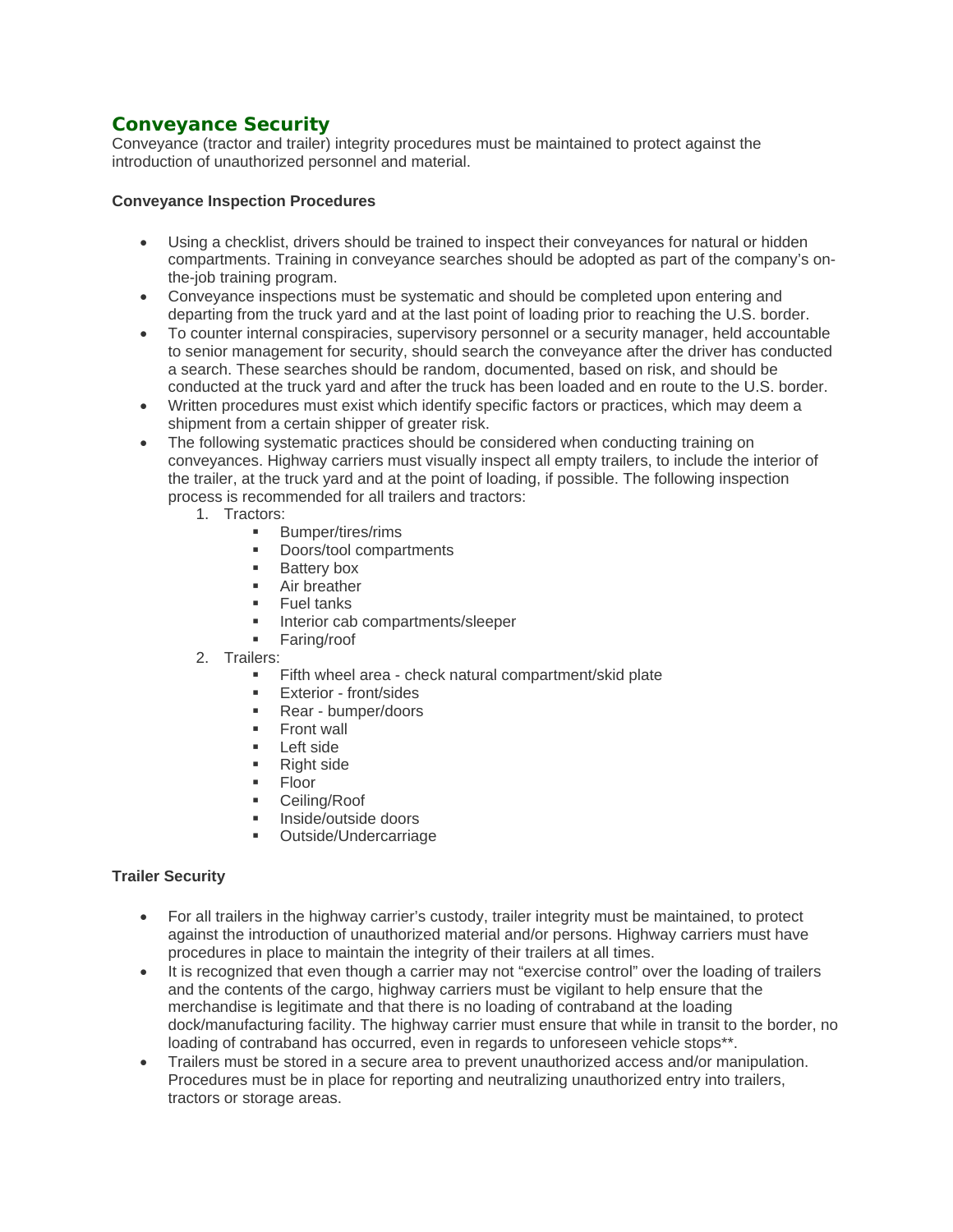The carrier must notify U.S. Customs and Border Protection of any structural changes, such as a hidden compartment, discovered in trailers, tractors or other rolling-stock equipment that crosses the border. Notification should be made immediately to CBP, and in advance of the conveyance crossing the border. Notifications can be telephonically made to CBP's Anti-Terrorism Contraband Enforcement Team (A-TCET) at the port.

### **Container Security**

 When transporting a container or trailer for a C-TPAT importer, a high security seal that meets or exceed the current PAS ISO 17712 standards for high security seals must be utilized.

### **Conveyance Tracking and Monitoring Procedures**

- Highway Carriers must ensure that conveyance and trailer integrity is maintained while the conveyance is en route transporting cargo to the U.S. border by utilizing a tracking and monitoring activity log or equivalent technology. If driver logs are utilized, they must reflect that trailer integrity was verified.
- Predetermined routes should be identified, and procedures should consist of random route checks along with documenting and verifying the length of time between the loading point/trailer pickup, the U.S. border, and the delivery destinations, during peak and non-peak times. Drivers should notify the dispatcher of any route delays due to weather, traffic and/or rerouting.
- Highway Carrier management must perform a documented, periodic, and unannounced verification process to ensure the logs are maintained and conveyance tracking and monitoring procedures are being followed and enforced.
- During Department of Transportation Inspections (DOT) or other physical inspections on the conveyance as required by state, local or federal law, drivers must report and document any anomalies or unusual structural modifications found on the conveyance.

### **Trailer Seals**

- The sealing of trailers, to include continuous seal integrity, are crucial elements of a secure supply chain, and remains a critical part of a carrier's commitment to C-TPAT. A high security seal must be affixed to all loaded trailers bound for the U.S. All seals must meet or exceed the current PAS ISO 17712 standards for high security seals.
- Based on risk, a high security barrier bolt seal may be applied to the door handle and/or a cable seal must be applied to the two vertical bars on the trailer doors.
- Clearly defined written procedures must stipulate how seals in the highway carrier's possession are to be controlled during transit. These written procedures should be briefed to all drivers and there should be a mechanism to ensure that these procedures are understood and are being followed. These procedures must include:
	- o Verifying that the seal is intact, and if it exhibits evidence of tampering along the route.
	- o Properly documenting the original and second seal numbers.
	- o Verify that the seal number and location of the seal is the same as stated by the shipper on the shipping documents.
	- o If the seal is removed in-transit to the border, even by government officials, a second seal must be placed on the trailer, and the seal change must be documented.
	- o The driver must immediately notify the dispatcher that the seal was broken, by whom; and the number of the second seal that is placed on the trailer.
	- o The carrier must make immediate notification to the shipper, the customs broker and/or the importer of the placement of the second seal.

# **Less-than Truck Load (LTL)**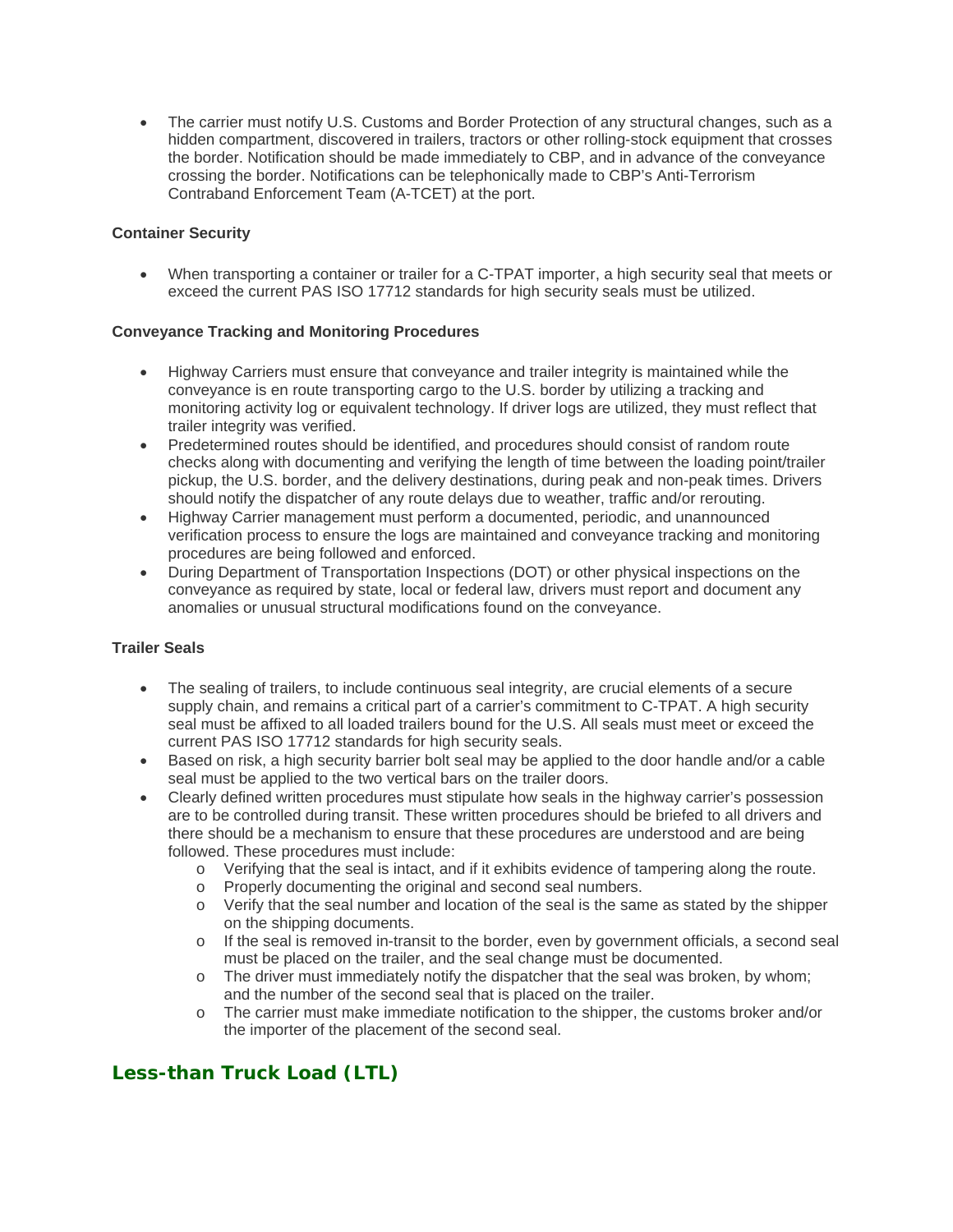- LTL carriers must use a high security padlock or similarly appropriate locking device when picking up local freight in an international LTL environment. LTL carriers must ensure strict controls to limit the access to keys or combinations that can open these padlocks.
- After the freight from the pickup and delivery run is sorted, consolidated and loaded onto a line haul carrier destined to the cross the border into the U.S., the trailer must be sealed with a high security seal which meets or exceeds the current PAS ISO 17712 standard for high security seals.
- In LTL or Pickup and Delivery (P&D) operations that do not use consolidation hubs to sort or consolidate freight prior to crossing the U.S. border, the importer and/or highway carrier must use ISO 17712 high security seals for the trailer at each stop, and to cross the border.
- Written procedures must be established to record the change in seals, as well as stipulate how the seals are controlled and distributed, and how discrepancies are noted and reported. These written procedures should be maintained at the terminal/local level.
- In the LTL and non-LTL environment, procedures should also exist for recognizing and reporting compromised seals and/or trailers to U.S. Customs and Border Protection or the appropriate foreign authority.

# **Physical Access Controls**

Access controls prevent unauthorized entry to trucks, trailers and facilities, maintain control of employees and visitors, and protect company assets. Access controls must include the positive identification of all employees, visitors, service providers, and vendors at all points of entry. Employees and service providers should only have access to those areas of a facility where they have legitimate business.

### **Employees**

An employee identification system must be in place for positive identification and access control purposes. Employees should only be given access to those secure areas needed for the performance of their duties. Company management or security personnel must adequately control the issuance and removal of employee, visitor and vendor identification badges. Procedures for the issuance, removal and changing of access devices (e.g. keys, key cards, etc.) must be documented.

### **Visitors/Vendors/Service Providers**

Visitors, vendors, and service providers must present photo identification for documentation purposes upon arrival, and a log must be maintained. All visitors and service providers should visibly display temporary identification.

 **Challenging and Removing Unauthorized Persons** Procedures must be in place to identify, challenge and address unauthorized/unidentified persons.

# **Personnel Security**

Written and verifiable processes must be in place to screen prospective employees and to periodically check current employees.

**Pre-Employment Verification**

Application information, such as employment history and references must be verified prior to employment.

- **Background Checks/Investigations** Consistent with foreign, federal, state, and local regulations, background checks and investigations should be conducted for prospective employees. Once employed, periodic checks and reinvestigations should be performed based on cause, and/or the sensitivity of the employee's position.
- **Personnel Termination Procedures** Companies must have procedures in place to remove identification, facility, and system access for terminated employees.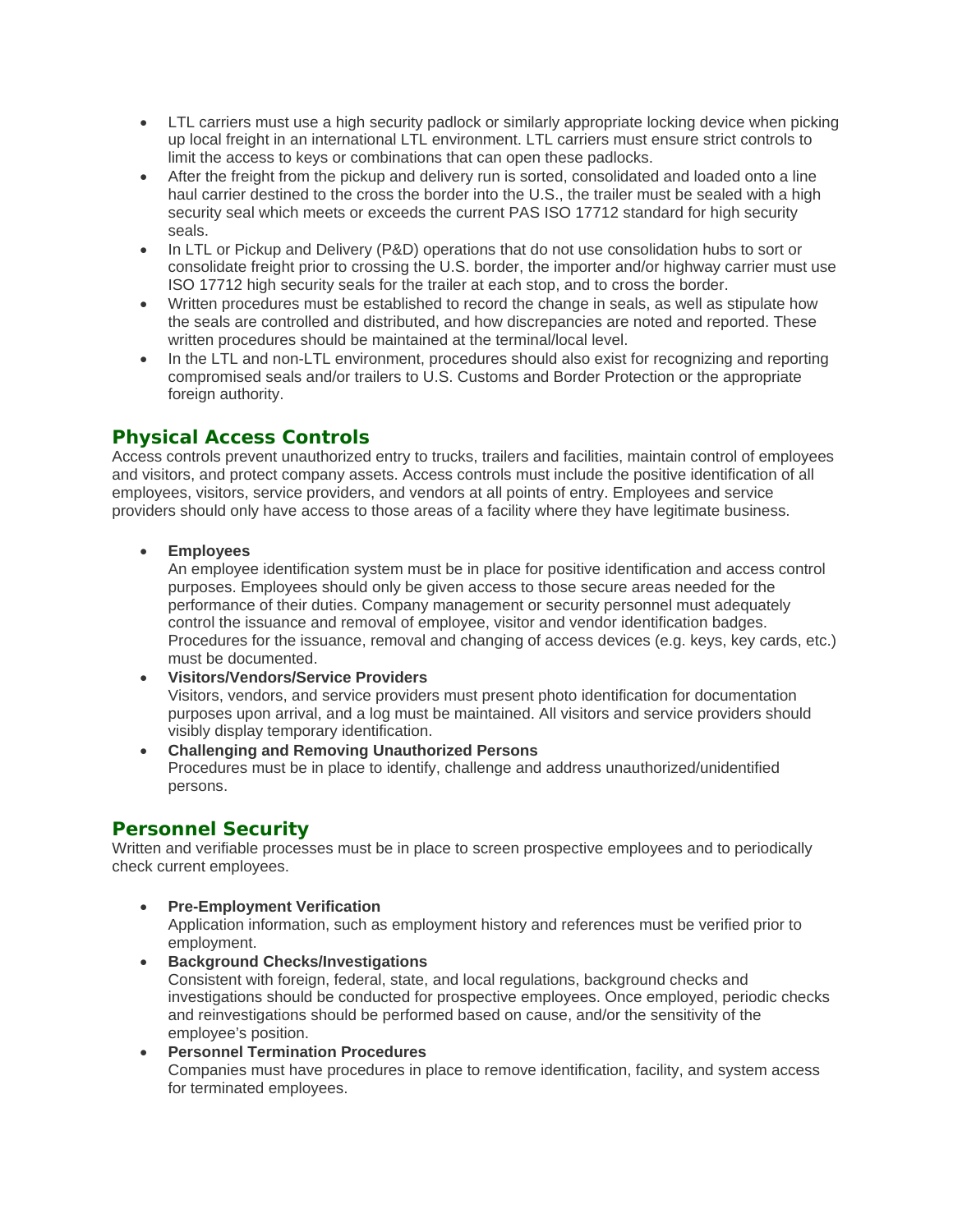### **Procedural Security**

Security measures must be in place to ensure the integrity and security of processes relevant to the transportation, handling, and storage of cargo in the supply chain. Procedures must be in place to prevent, detect, or deter unmanifested material and unauthorized personnel from gaining access to the conveyance including concealment in trailers.

Security procedures should be implemented that restricts access to the conveyance and prevents the lading of contraband while en-route from facilities in international locations to the United States.

Procedures must be in place to record and immediately report all anomalies regarding truck drivers to U.S. Customs and Border Protection. If local, federal, or state laws and union rules permit, conducting random screening of truck driver luggage and personal effects should occur.

### **Documentation Processing**

Procedures must be in place to ensure that all information used in the clearance of merchandise/cargo, is legible, complete, accurate, and protected against the exchange, loss or introduction of erroneous information. Measures, such as using a locked filing cabinet, should also be taken to secure the storage of unused forms, including manifests, to prevent unauthorized use of such documentation

### **Document Review**

Personnel should be trained to review manifests and other documents in order to identify or recognize suspicious cargo shipments that:

- o Originate from or are destined to unusual locations
- o Paid by cash or a certified check
- o Have unusual routing methods
- o Exhibit unusual shipping/receiving practices
- o Provide vague, generalized or poor information
- o All instances of a suspicious cargo shipment should be reported immediately to the nearest U.S. Customs and Border Protection port-of-entry.

#### **Bill of Lading/Manifesting Procedures**

Bill of lading information filed with CBP should show the first foreign location/facility where the highway carrier takes possession of the cargo destined for the United States. Additionally, to help ensure the integrity of cargo received from abroad, procedures must be in place to ensure that information received from business partners is reported accurately and timely.

#### **Cargo**

Cargo must be properly marked and manifested to include accurate weight and piece count. Customs and/or other appropriate law enforcement agencies must be notified if illegal or suspicious activities are detected - as appropriate.

### **Physical Security**

Procedures must be in place to prevent, detect, or deter unmanifested material and unauthorized personnel from gaining access to conveyance, including concealment in trailers. Cargo handling and storage facilities, trailer yards, etc., must have physical barriers and deterrents that guard against unauthorized access. Highway carriers should incorporate the following C-TPAT physical security criteria throughout their supply chains as applicable.

### **Fencing**

Perimeter fencing should enclose the entire truck yard or terminal, especially areas where tractors, trailers and other rolling stock are parked or stored. All fencing must be regularly inspected for integrity and damage.

### **Gates and Gate Houses**

Gates through which all vehicles and/or personnel enter or exit must be manned and/or monitored. The number of gates should be kept to the minimum necessary for proper access and safety.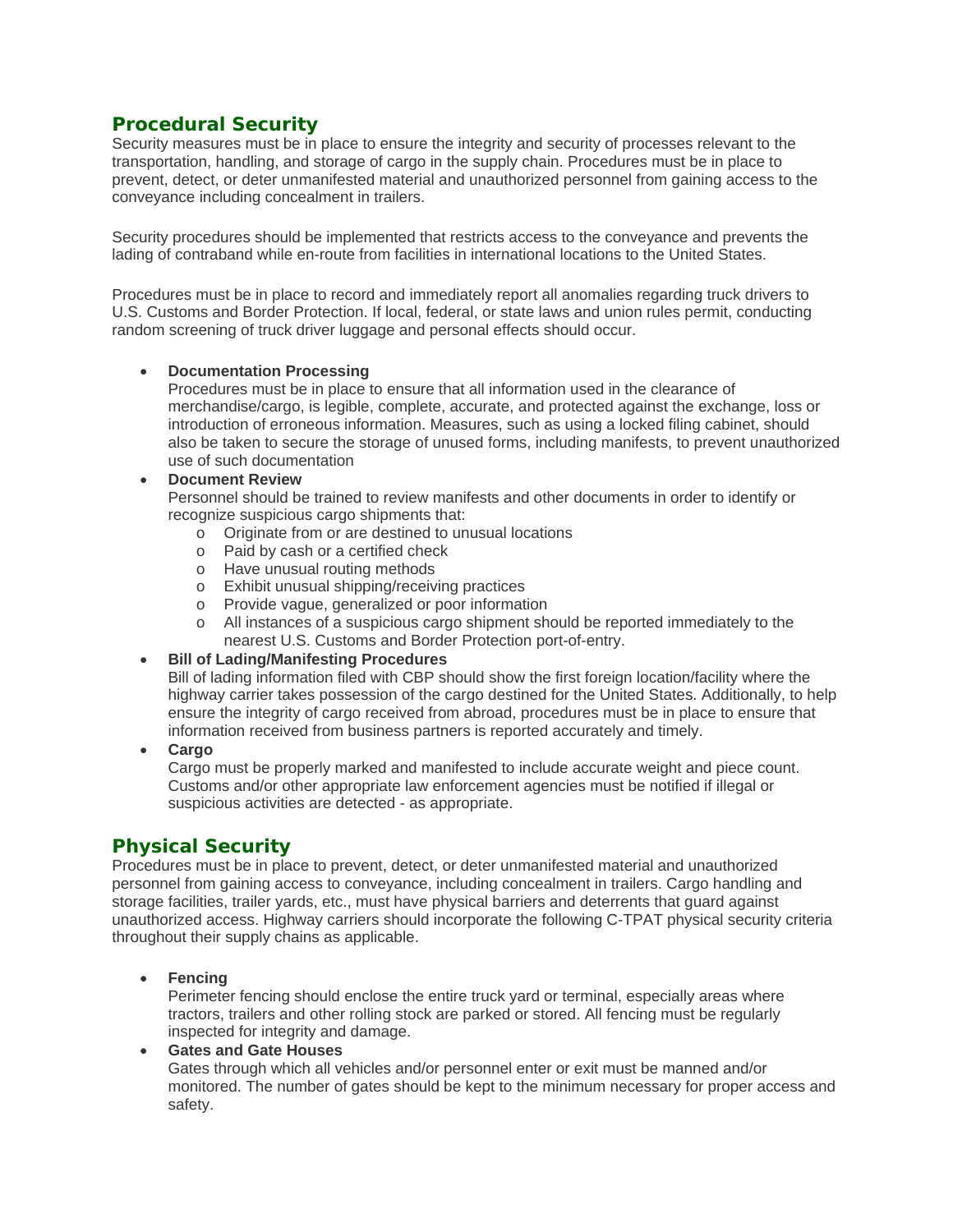#### • Parking

Private passenger vehicles must be prohibited from parking in close proximity to parking and storage areas for tractors, trailers and other rolling stock that crosses the international border.

- **Building Structure** Buildings must be constructed of materials that resist unlawful entry. The integrity of structures must be maintained by periodic inspection and repair.
- **Locking Devices and Key Controls**  $\bullet$

All external and internal windows, gates and fences must be secured with locking devices. Management or security personnel must control the issuance of all locks and keys, to include the locks and keys for tractors. When parked in the yard, doors to tractors should be locked and the windows should be closed to prevent unauthorized access.

• Lighting

Adequate lighting must be provided inside and outside the facility including the following areas: entrances and exits, parking or storage areas for tractors, trailers, rolling stock, and fences.

• Alarms Systems & Video Surveillance Cameras Alarm systems and video surveillance cameras should be utilized to monitor premises and prevent unauthorized access to vessels, cargo handling and storage areas, based on risk.

### **Security Training and Threat Awareness**

A threat awareness program should be established and maintained by security personnel to recognize and foster awareness of the threat posed by drug smugglers and terrorists at each point in the supply chain. Employees must be made aware of the procedures the highway carrier has in place to address a situation and how to report it.

Additionally, specific training should be offered to assist employees in maintaining trailer and tractor integrity, recognizing internal conspiracies, and protecting access controls. These programs should offer incentives for active employee participation.

back to top

# **Information & Technology Security**

Password Protection

Measures should be taken to protect electronic assets, including advising employees of the need to protect passwords and computer access. Automated systems must use individually assigned accounts that require a periodic change of password. IT security policies, procedures and standards must be in place and provided to employees in the form of training.

• Accountability

A system must be in place to identify the abuse of IT including improper access, tampering or the altering of business data. All system violators must be subject to appropriate disciplinary actions for abuse.

**FAST Transponder Controls** 

Transponders or any technology provided to the highway carrier by U.S. Customs and Border Protection to utilize the Free and Secure Trade (FAST) program must be protected against misuse, compromise, theft, tampering, altering or duplication\*\*\*.

C-TPAT highway carriers must have documented procedures in place to manage the ordering, issuance, activation, and deactivation of FAST transponders. C-TPAT highway carriers are prohibited from requesting FAST transponders for any highway carrier company that is not owned and controlled by the C-TPAT approved highway carrier.